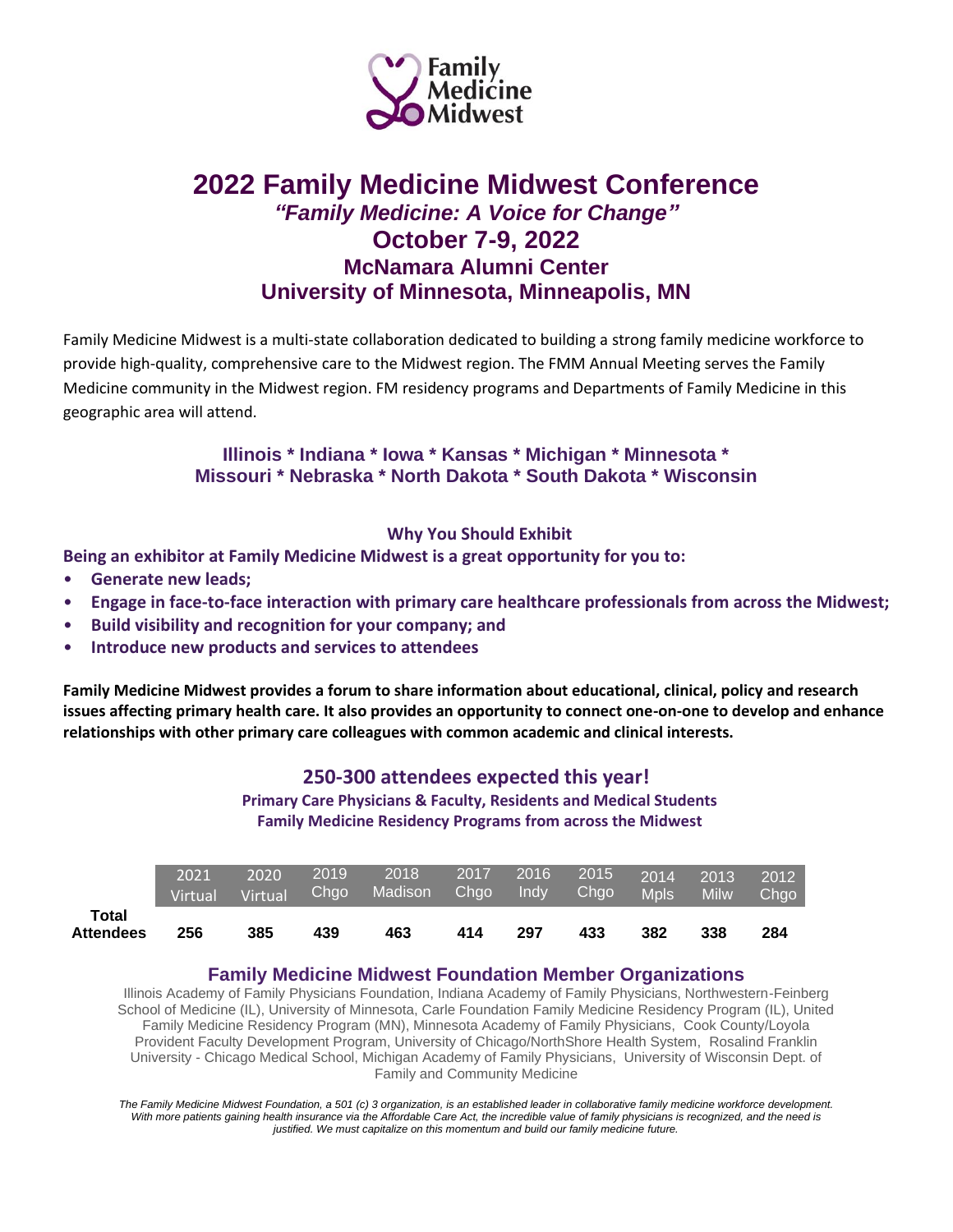# **2022 FMM Exhibitor Supporter Levels and Benefits**

## **\$5500 Platinum Level Supporter includes:**

- Prime Exhibit space (6-foot draped table) in the main FMM conference registration area (3 days)
- Company Full-color logo prominently displayed on FMM Conference website landing page
- Click-through logo (link to your website) from the FMM Conference website landing page
- Invitation to attend annual host committee planning session for FMM Conference
- Exclusive Sponsorship of an FMM attendee element/event (coffee break, charging station, etc)
- FMM Welcome Bag Insert (provide 250 copies for placement in attendee bags)
- Two complimentary FMM conference registrations
- Acknowledgement (visual recognition) on FMM continuous looping Conference Slide Show
- Podium/Verbal recognition at conference plenary session
- Invitation to attend FMM Friday Evening Welcome Reception
- Written Recognition as a Platinum Supporter- company name listed on FMM onsite conference signage
- Participation/Recognition in FMM Exhibit Hunt Game attendees will be incentivized to visit your exhibit

# **\$2500 Gold Level Supporter includes:**

- Exhibit space (6-foot draped table) in the main registration area of the FMM Conference (3 days)
- FMM Welcome Bag Insert (provide 250 copies for placement in attendee bags)
- One complimentary FMM conference registration
- Acknowledgement (visual recognition) on FMM continuous looping Conference Slide Show
- Invitation to attend FMM Friday Evening Welcome Reception
- Written Recognition as a Gold Supporter- company name listed on FMM onsite conference signage
- Participation/Recognition in FMM Exhibit Hunt Game attendees will be incentivized to visit your exhibit

# **\$1000 Silver level Supporter includes:**

- FMM Welcome Bag Insert (provide 250 copies for placement in attendee bags)
- Acknowledgement (visual recognition) on FMM continuous looping Conference Slide Show
- One complimentary FMM conference registration
- Invitation to attend FMM Friday Evening Welcome Reception
- Written Recognition as a Supporter- company name listed on FMM onsite conference signage

## **\$500 Bronze Level Supporter includes:**

- FMM Welcome Bag Insert (provide 250 copies for placement in attendee bags)
- Acknowledgement (visual recognition) on FMM continuous looping Conference Slide Show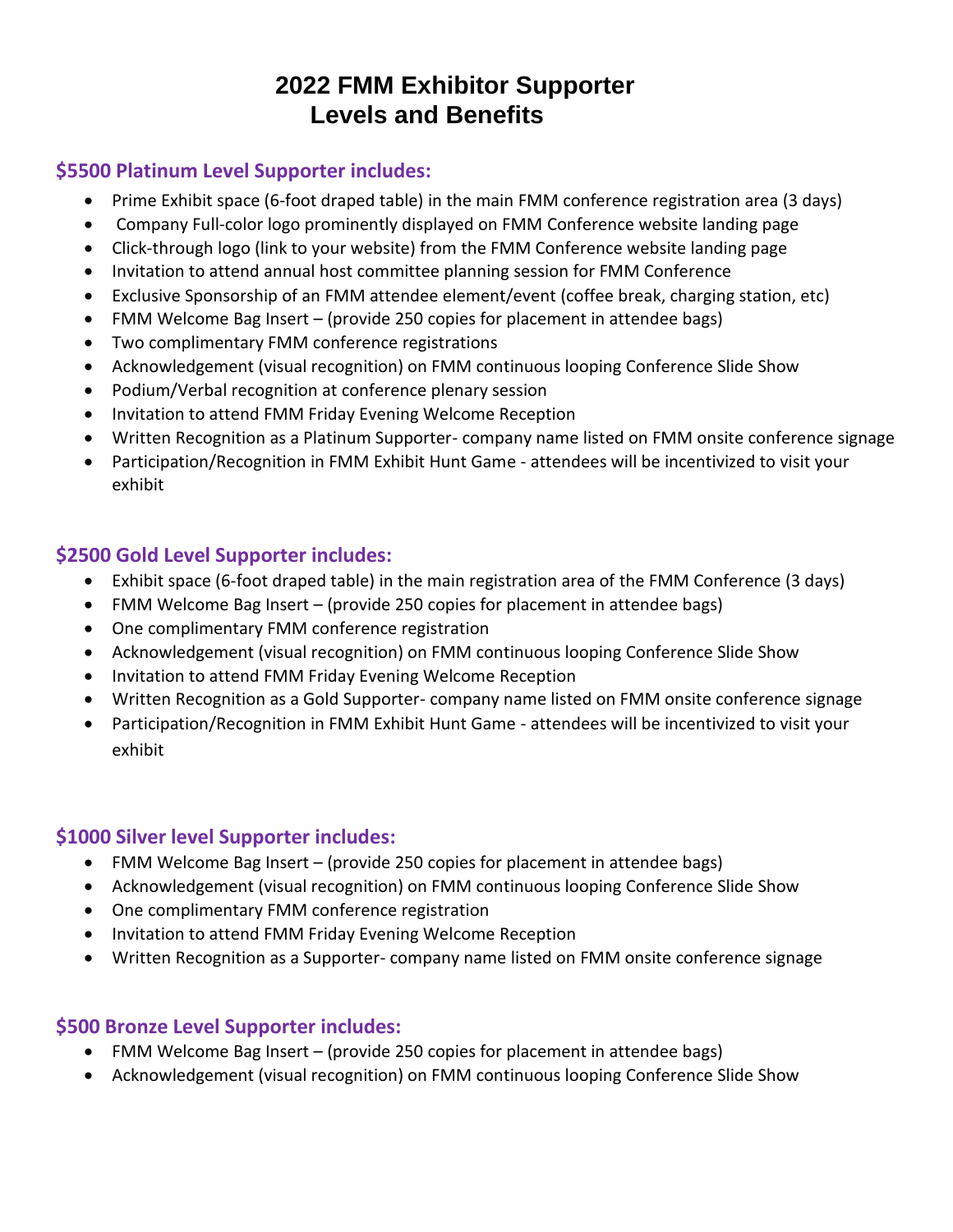# **Family Medicine Midwest Conference**

FMM attracts physicians, faculty, residents and medical students from all 12 Midwest states to:

- Attract and inspire medical students to choose Midwest Family Medicine Residency Programs
- Provide a format for residents to present, to learn from each other and from faculty presenters, and find their family medicine career path
- Showcase the amazing variety of career opportunities in family medicine
- Share innovative ideas, best practices and build regional networks dedicated to improving the health of all patients, tackling many of today's most daunting public health challenges.

# **2022 FMM Conference Agenda** *(tentative)* **October 7 -9, 2022 McNamara Alumni Center**

#### **Friday**

| $8:30$ am         | <b>Registration opens</b>          | The Commons              |
|-------------------|------------------------------------|--------------------------|
| $8:30am - 6pm$    | <b>Conference Exhibits</b>         | Johnson Great Room       |
| $9:00 - 12:30$ am | Collaborative meetings (4 rooms)   |                          |
| $1:30 - 2:00$ pm  | FMM kickoff meeting                |                          |
| $1:00 - 2:15$ pm  | <b>Opening Plenary</b>             | <b>Memorial Hall</b>     |
| $2:30 - 3:30$ pm  | Educational sessions (3 rooms)     |                          |
| $2:30 - 4:00$ pm  | IL Resident meeting                | <b>Thomas Swain Room</b> |
| $3:30 - 4:00$ pm  | Poster session I & Break           | <b>Memorial Hall</b>     |
| $4:00 - 5:30$ pm  | Educational sessions (4 rooms)     |                          |
| $5:30 - 6:30$ pm  | <b>Residency Directors Meeting</b> | <b>Heritage Gallery</b>  |
| $5:30 - 7:30$ pm  | <b>Welcome Reception</b>           | University Hall          |
|                   |                                    |                          |

#### **Saturday**

| $8:00$ am          | Registration                           | The Commons          |
|--------------------|----------------------------------------|----------------------|
| $8:00$ am          | <b>Conference Exhibitors</b>           | Johnson Great Room   |
| $9:00 - 10:00$     | Plenary                                | <b>Memorial Hall</b> |
| 10:00am - 12:00 pm | Educational Sessions (60 min sessions) |                      |
| 12:00 - 1:30 pm    | Lunch & plenary                        | Memorial Hall        |
| $1:30 - 2:00$ pm   | Poster Session II & Break              | <b>Memorial Hall</b> |
| $2:00 - 3:00$ pm   | <b>Educational Sessions</b>            |                      |
| $3:00 - 5:00$ pm   | Residency Fair in Exhibit Hall         | Graduate Hotel       |
| $5:00 - 7:00$ pm   | <b>AAFP FMIG Meeting</b>               |                      |
| $4:00 - 5:30$ pm   | <b>ADFM Chairs Meeting</b>             |                      |

#### **Sunday**

| $6:30$ am          | <b>Registration opens</b>     | The Commons          |
|--------------------|-------------------------------|----------------------|
| $6:30$ am          | <b>Conference Exhibitors</b>  | Johnson Great Room   |
| $8:30 - 9:30$ am   | Plenary                       | <b>Memorial Hall</b> |
| $9:30 - 10:00$ am  | <b>Poster Session III</b>     | Memorial Hall        |
| $10:00 - 11:00$ am | Workshop                      |                      |
| 11:00am - 12:15pm  | <b>Research Presentations</b> |                      |
| 12:30 pm           | Conference close              |                      |